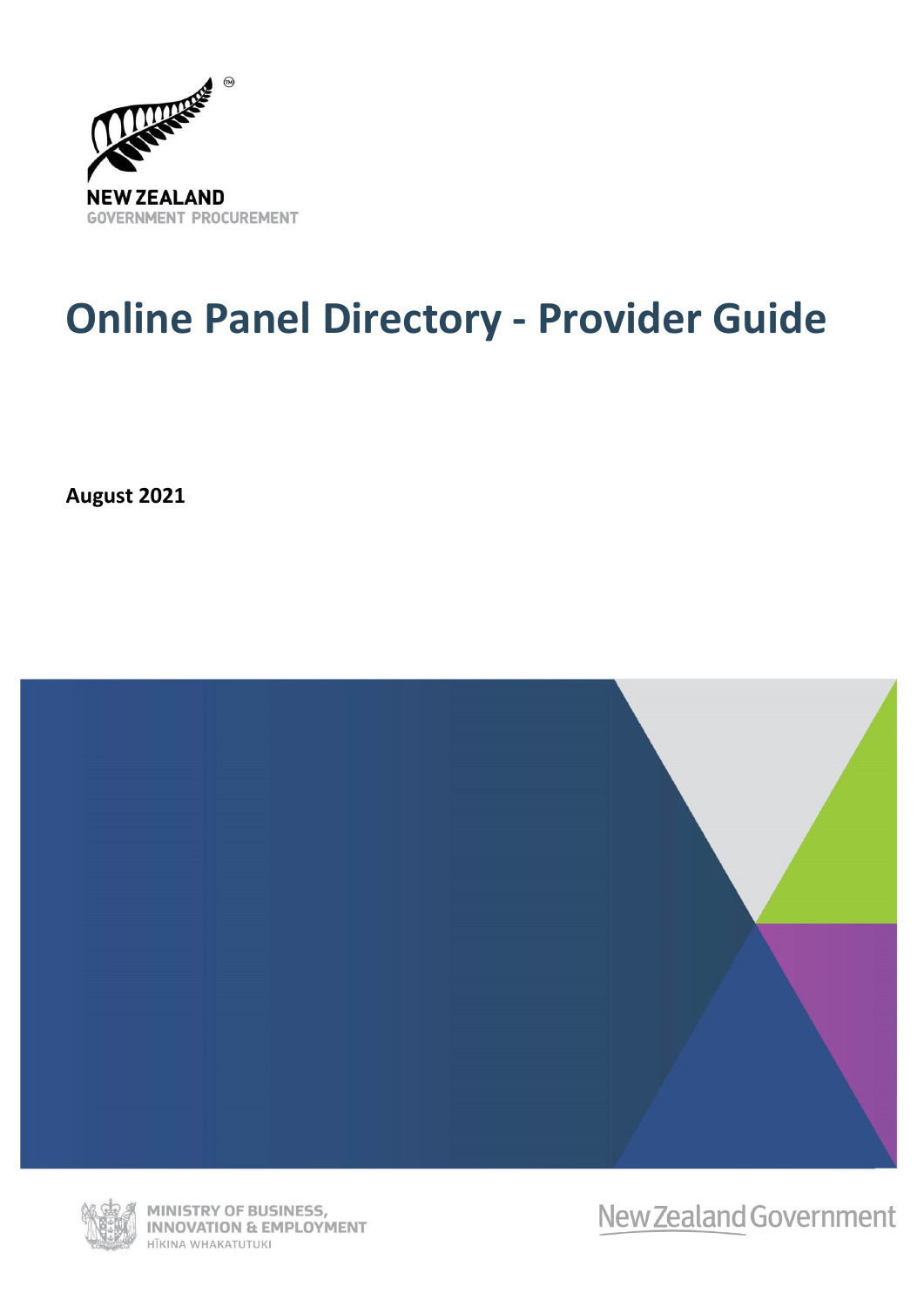Published August 2021 (fourth edition) Published October 2017 (third edition) Published March 2017 (second edition) Published December 2016 (first edition)

ISBN 978-0-947524-91-3 (online)

#### New Zealand Government

New Zealand Government Procurement

PO Box 1473 Wellington 6140 New Zealand

[www.procurement.govt.nz](http://www.procurement.govt.nz/) [procurement@mbie.govt.nz](mailto:procurement@mbie.govt.nz)

CROWN COPYRIGHT © 2021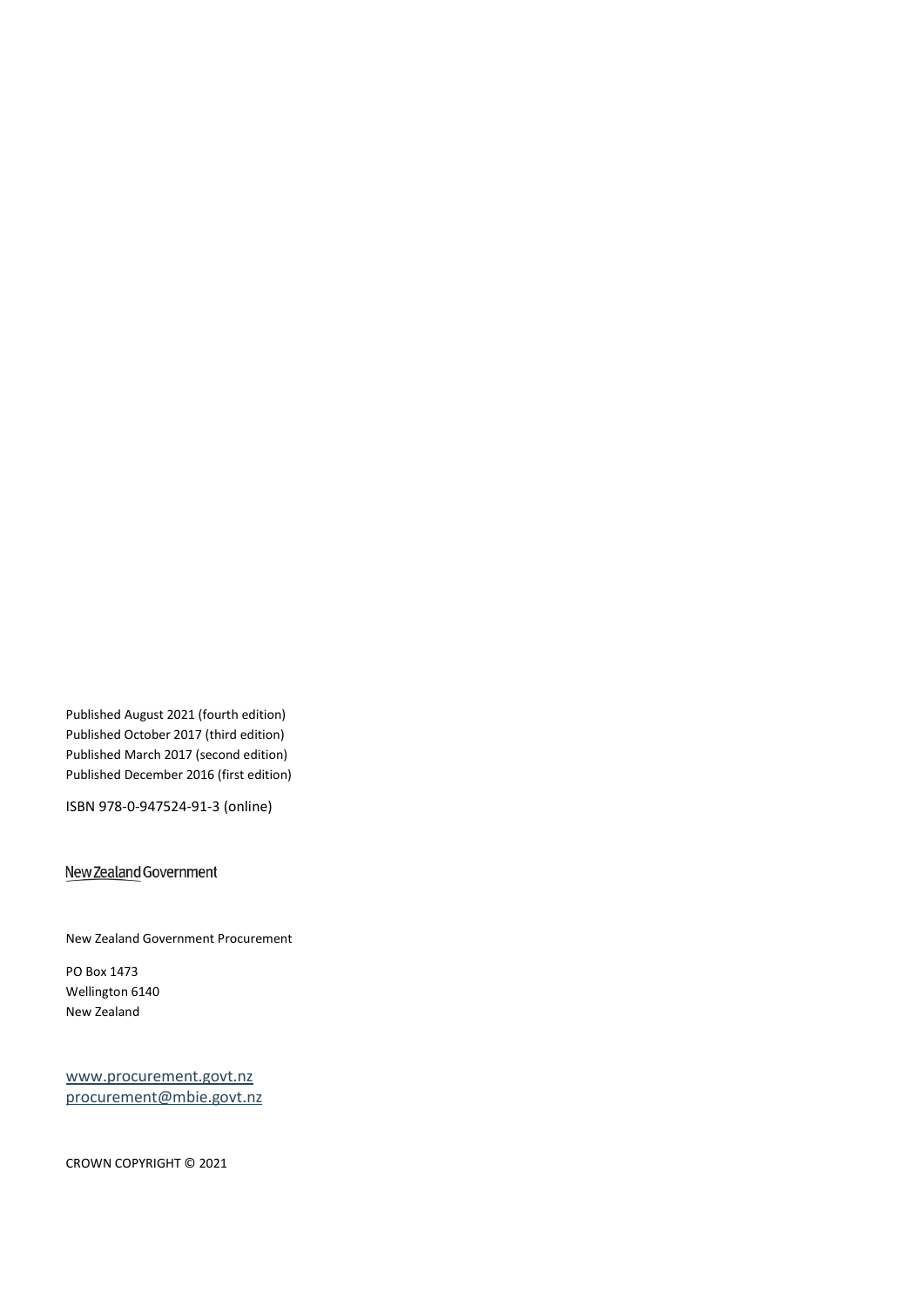

# **Contents**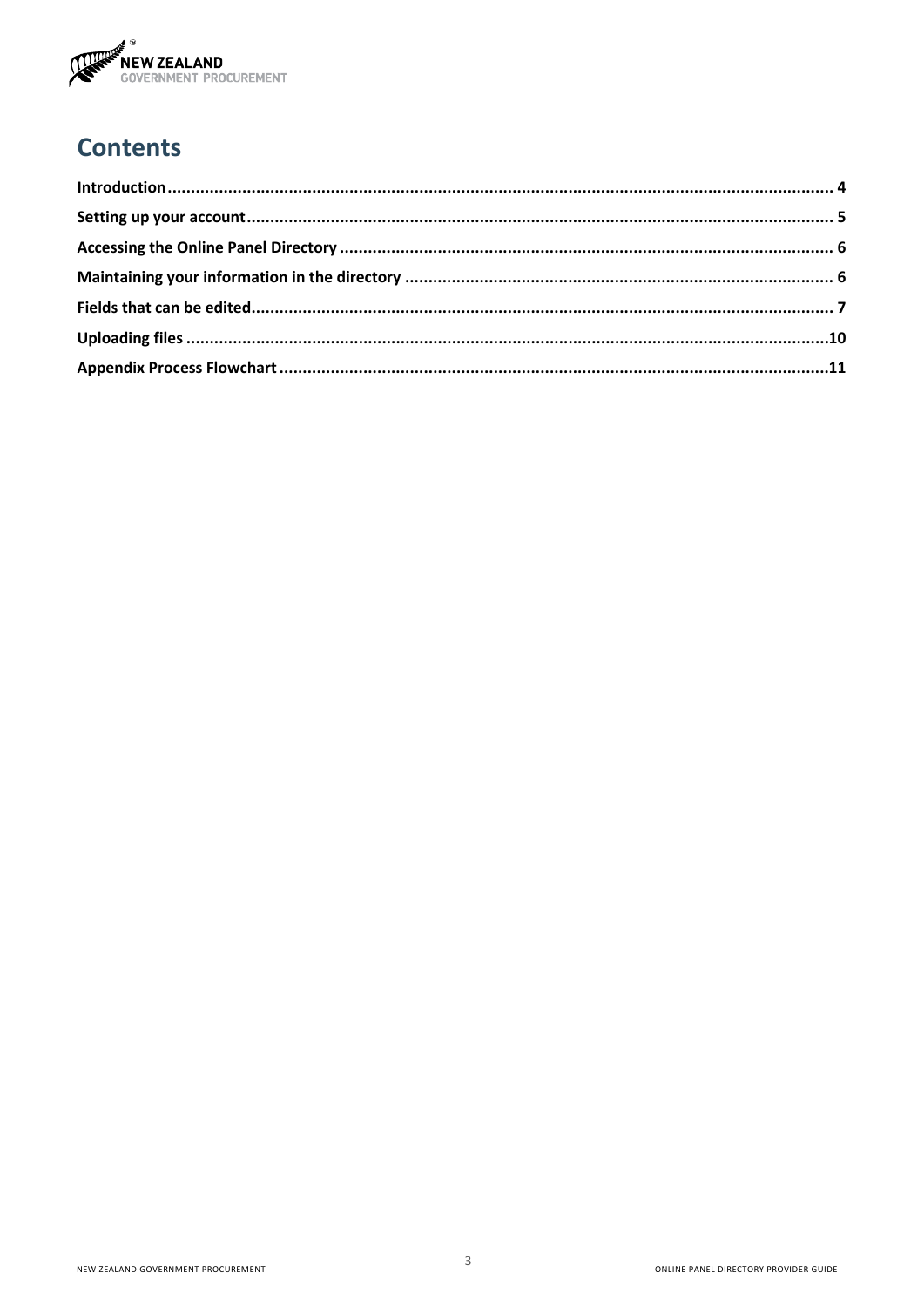

#### <span id="page-3-0"></span>**Introduction**

This guide is for panel providers to specific collaborative contracts that utilise the Online Panel Directory to support the solution. It provides a brief overview of the online tool and guides agencies through the process of how to use it.

| <b>Scope</b>                   | The Online Panel Directory is currently used for the following contracts:<br>AoG Consultancy Services - Business and Finance<br>$\bullet$<br>AoG Property Consultancy Services<br>$\bullet$<br>AoG External Recruitment Services<br>$\bullet$<br>AoG Security and Related Services<br>$\bullet$<br><b>Web Services</b><br>AoG External Legal Services<br>$\bullet$<br>AoG Construction Consultancy Services<br>$\bullet$<br>It is anticipated that other service related contracts will be added in the future.<br>The directory allows participating agencies to search for and shortlist providers. It<br>does not include e-tendering functionality.                                                                                                                                                                                                                                                                                                                                                                                                                                                                                                                                                  |  |  |
|--------------------------------|----------------------------------------------------------------------------------------------------------------------------------------------------------------------------------------------------------------------------------------------------------------------------------------------------------------------------------------------------------------------------------------------------------------------------------------------------------------------------------------------------------------------------------------------------------------------------------------------------------------------------------------------------------------------------------------------------------------------------------------------------------------------------------------------------------------------------------------------------------------------------------------------------------------------------------------------------------------------------------------------------------------------------------------------------------------------------------------------------------------------------------------------------------------------------------------------------------|--|--|
| <b>Purpose</b>                 | The Online Panel Directory makes it easier for government agencies to find a<br>provider that meets their engagement requirements. Participating agencies can<br>search, filter, compare and shortlist panel providers based on their needs without<br>having to refer to multiple places.                                                                                                                                                                                                                                                                                                                                                                                                                                                                                                                                                                                                                                                                                                                                                                                                                                                                                                               |  |  |
| <b>Features &amp; benefits</b> | <b>Benefits</b><br>Providers are able to maintain their own general business information making it<br>easier to keep the directory up-to-date.<br>Improves transparency and allows agencies to easily compare providers and<br>$\bullet$<br>create a shortlist.<br>Promotes a level playing field for panel providers promoting themselves to<br>$\bullet$<br>government.<br>A 'one source of the truth' for participating agencies, containing the latest<br>$\bullet$<br>provider information.<br><b>Features</b><br>Using RealMe, providers are able to maintain their own general business<br>$\bullet$<br>information making it easier to keep the directory up-to-date.<br>Participating agencies are able to search, filter, compare and shortlist providers<br>based on their needs without having to refer to multiple places.<br>Participating agencies can export shortlisted providers to Excel, as well as export<br>$\bullet$<br>individual provider profiles.<br>Clean and intuitive layout.<br>$\bullet$<br>Provider information is displayed in random order to ensure a level playing field<br>for providers.<br>Security is maintained through an authorisation process for agencies. |  |  |
| <b>Contacts</b>                | An AOG Professional Inbox is available to provide technical support for the<br>$\bullet$<br><b>Online Panel Directory:</b><br>Email: AoGProfessional@mbie.govt.nz                                                                                                                                                                                                                                                                                                                                                                                                                                                                                                                                                                                                                                                                                                                                                                                                                                                                                                                                                                                                                                        |  |  |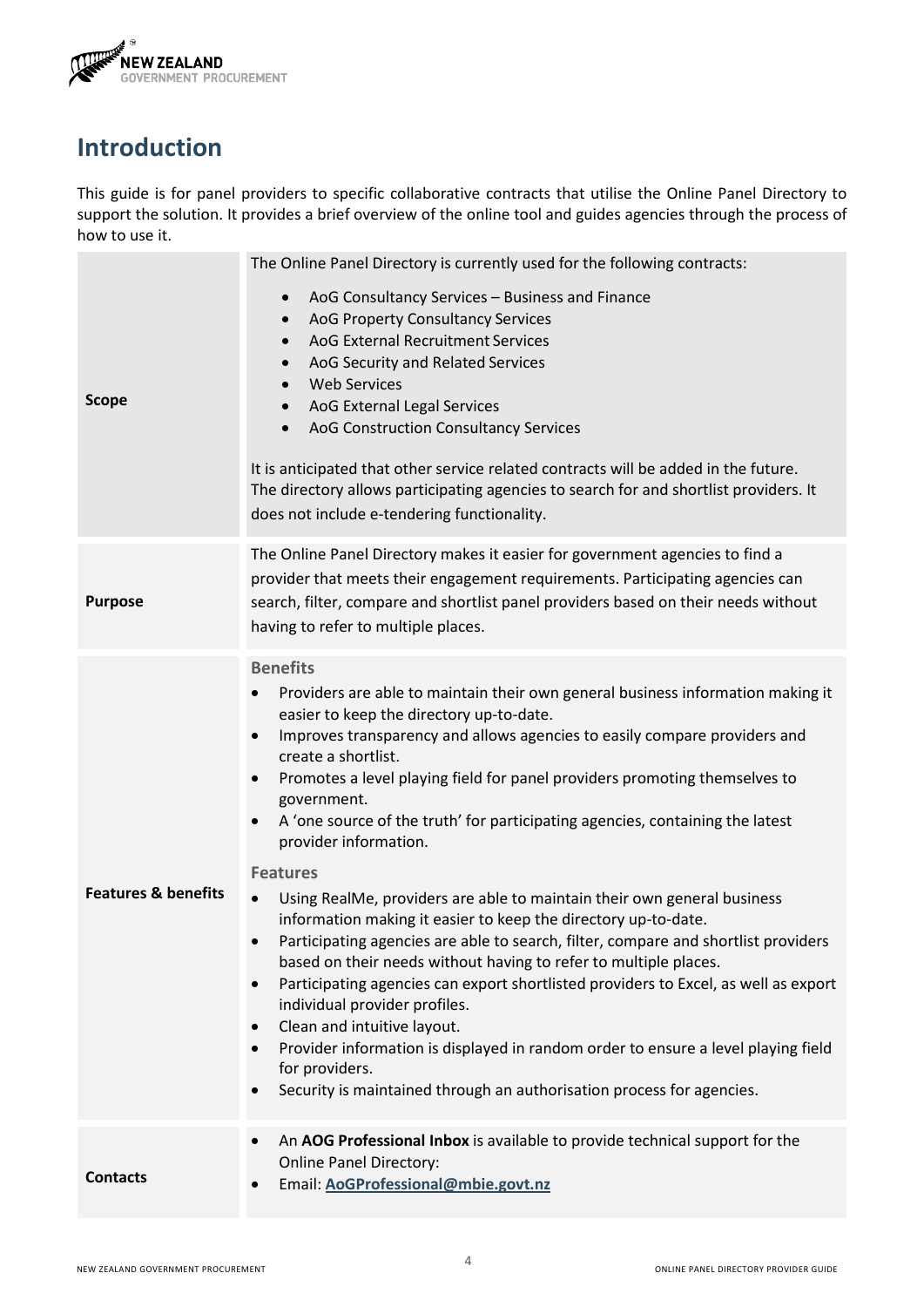

#### <span id="page-4-0"></span>**Setting up your account**

The Online Panel Directory uses RealMe to allow providers to access the site. All Providers that wish to access the directory will need to have a RealMe account.

To set up your account with the Online Panel Directory, please follow the steps below.

| Step 1<br><b>Obtaining your access token</b>                | 1. Please advise us of your Approved User contact (one user per sub-<br>category/job lot/ sub-panel).<br>2. Once you have provided your Approved User/s to us you will receive an<br>access token from the email address 'no-reply@cwp.govt.nz'.<br>Once you have received this token please proceed to Step 2 'Verify and<br>3.<br>activate your account'.<br>Note: If you wish to change your Approved User/s, you must contact us.                                                                                                                                            |
|-------------------------------------------------------------|----------------------------------------------------------------------------------------------------------------------------------------------------------------------------------------------------------------------------------------------------------------------------------------------------------------------------------------------------------------------------------------------------------------------------------------------------------------------------------------------------------------------------------------------------------------------------------|
| <b>Step 2</b><br><b>Verify and activate your</b><br>account | 1. An email will be sent to you containing a 'token' (web link). Please note<br>that this 'token' will expire 7 days from your receipt of the email. If you<br>are not able to activate your account within this time, please contact the<br>MBIE Helpdesk.<br>Click on the 'token' and it will take you to the RealMe login page.<br>2.<br>Login using your existing RealMe account or create a RealMe account<br>3.<br>and then login.<br>On successful login, you will enter the landing page for your business.<br>4.<br>Your account is now set up and ready to use.*<br>5. |

**\* Note:** Your business will have an entry in the directory for each sub-category/job lot/sub-panel that you have been appointed in. If you require access to multiple entries then you will receive multiple 'tokens'. Follow the steps above for each token received.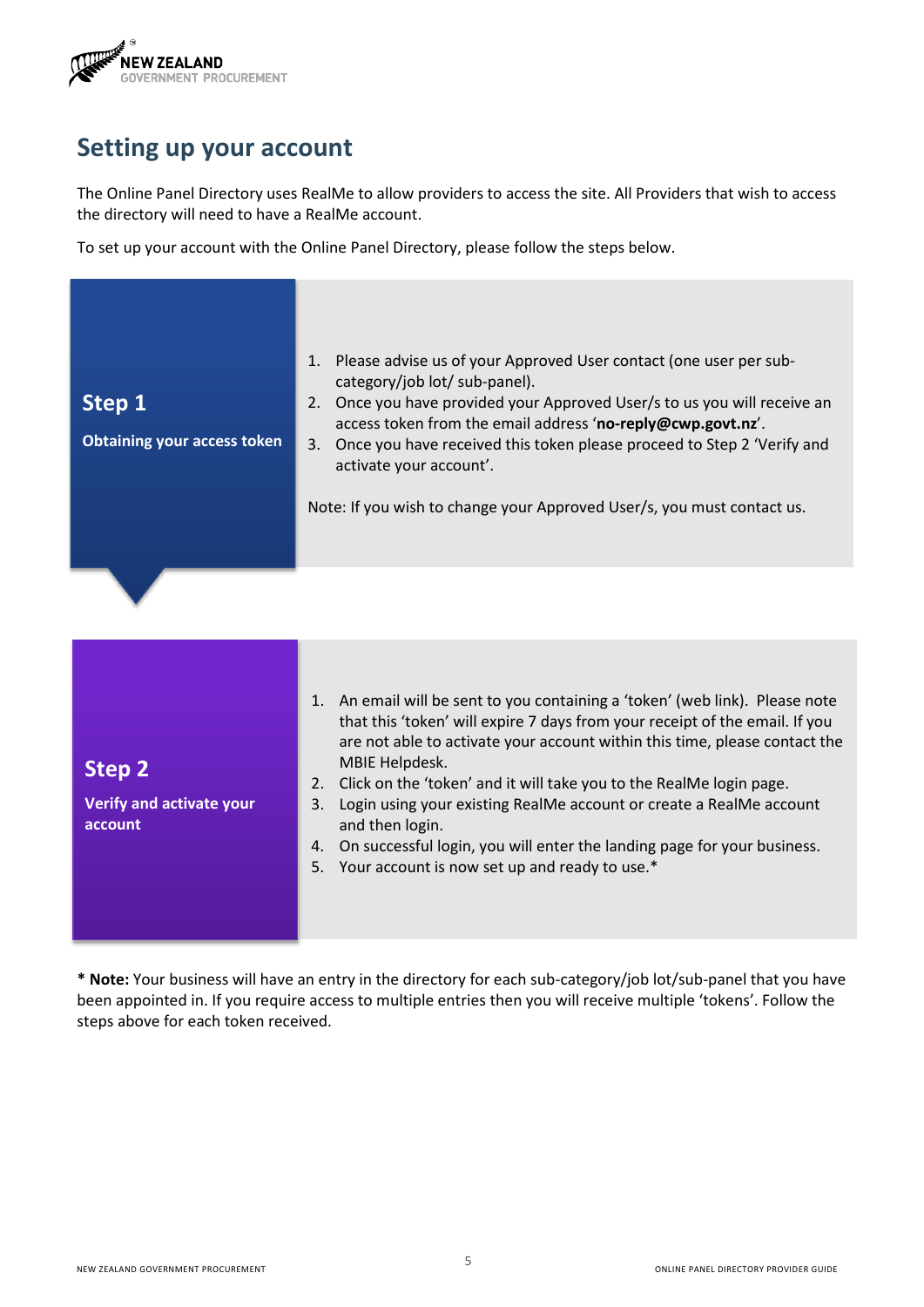

## <span id="page-5-0"></span>**Accessing the Online Panel Directory**

Once your account has been set up and activated, you can follow the steps below each time you need to access your business information.

| 3.<br>Logging in | Follow this link the Online Panel Directory login page<br>https://directory.procurement.govt.nz<br>Log in with your RealMe username and password<br>4. You will see a landing page displaying all the records that you have<br>access to for your business. |
|------------------|-------------------------------------------------------------------------------------------------------------------------------------------------------------------------------------------------------------------------------------------------------------|
|------------------|-------------------------------------------------------------------------------------------------------------------------------------------------------------------------------------------------------------------------------------------------------------|

# <span id="page-5-1"></span>**Maintaining your information in the directory**

Providers are required to login and maintain information relevant to their business such as; availability, focus areas, geographic locations that services are provided, and previous sector experience in the applicable subcategory/job lot.

It is important that you regularly monitor and update your profile so that it displays the most up-to-date information to participating agencies.

| <b>Edit information</b> | 1. Select the record that you wish to review or edit.<br>2. Review the information and edit it if required. Contractual fields such as<br>pricing, quality scores, tier, sub-category etc. are not editable. Please<br>see the following section 'Fields that can be edited' for a list.<br>3. Once edited, ensure you Save your changes.<br>4. Contractual fields such as pricing, sub-panel etc. are not editable. If you<br>would like to change your pricing information or apply for additional<br>sub-panel, please contact the AOG Professional Inbox. |
|-------------------------|---------------------------------------------------------------------------------------------------------------------------------------------------------------------------------------------------------------------------------------------------------------------------------------------------------------------------------------------------------------------------------------------------------------------------------------------------------------------------------------------------------------------------------------------------------------|
|-------------------------|---------------------------------------------------------------------------------------------------------------------------------------------------------------------------------------------------------------------------------------------------------------------------------------------------------------------------------------------------------------------------------------------------------------------------------------------------------------------------------------------------------------------------------------------------------------|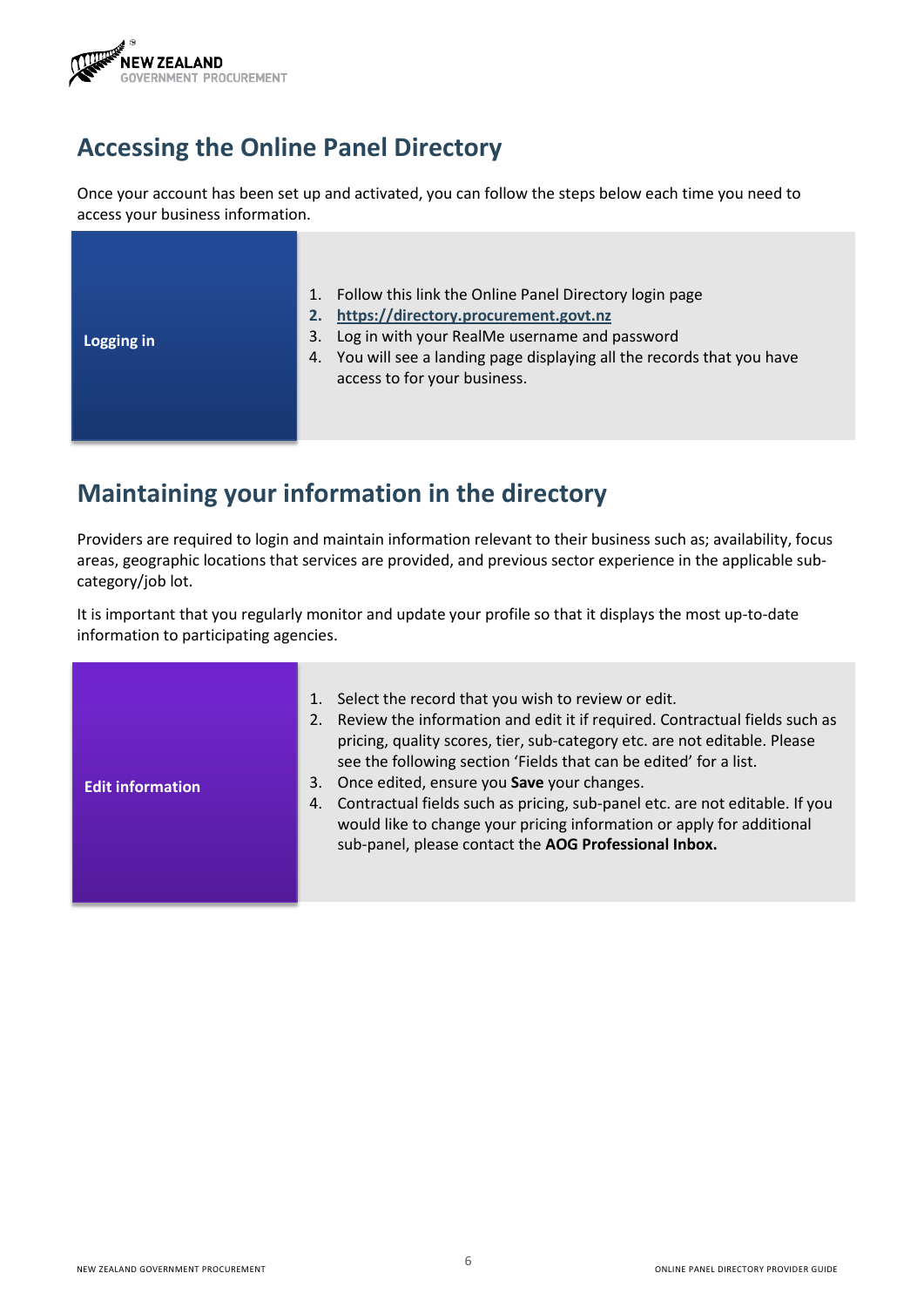

## <span id="page-6-0"></span>**Fields that can be edited**

**Providers can edit the following fields:**

**Contact information** – name, phone and email address of the primary contact for the subpanel.

**Main office location** - complete the field provided for your main office location.

**Location** - select regions and international locations where your business has a physical presence.

**Regional reach** – select New Zealand regions where your business delivers goods/services.

**Business size** – select your business size from dropdown provided based on employee count.

**Sector experience** – indicate the sectors your business have experience in or areas of expertise.

**Company website** - complete the field provided for your website address. The website address will be presented as a hypertext link to your website.

**EDITING TIP!** – Consider linking to a web page that provides examples of your relationship and experience with public sector organisations.

**Why us** – This is the place to tell agencies who, what, where, why and how about your business. Most importantly, what drives your business and makes it a great partner for government and the communities you work in.

Try to keep your content for this section between 200-300 words. The profile template will give you an opportunity to describe your services and value propositions. The focus on this section should be on your businesses experience and differentiators. When writing content we suggest you draft your content offline first.

When writing for a government audience we suggest a clear, logical and user-friendly tone.

We recommend you:

- use plain, familiar language
- use short sentences
- mostly use the active voice
- mark Māori words up correctly, including macrons
- communicate positively
- use respectful, gender-neutral language.

**EDITING TIP!** - The Online Panel Directory does have search and filtering tools built in for agency users. We don't recommend over using keywords to influence search algorithm, agency users will get the most value from clear and concise content in your profile.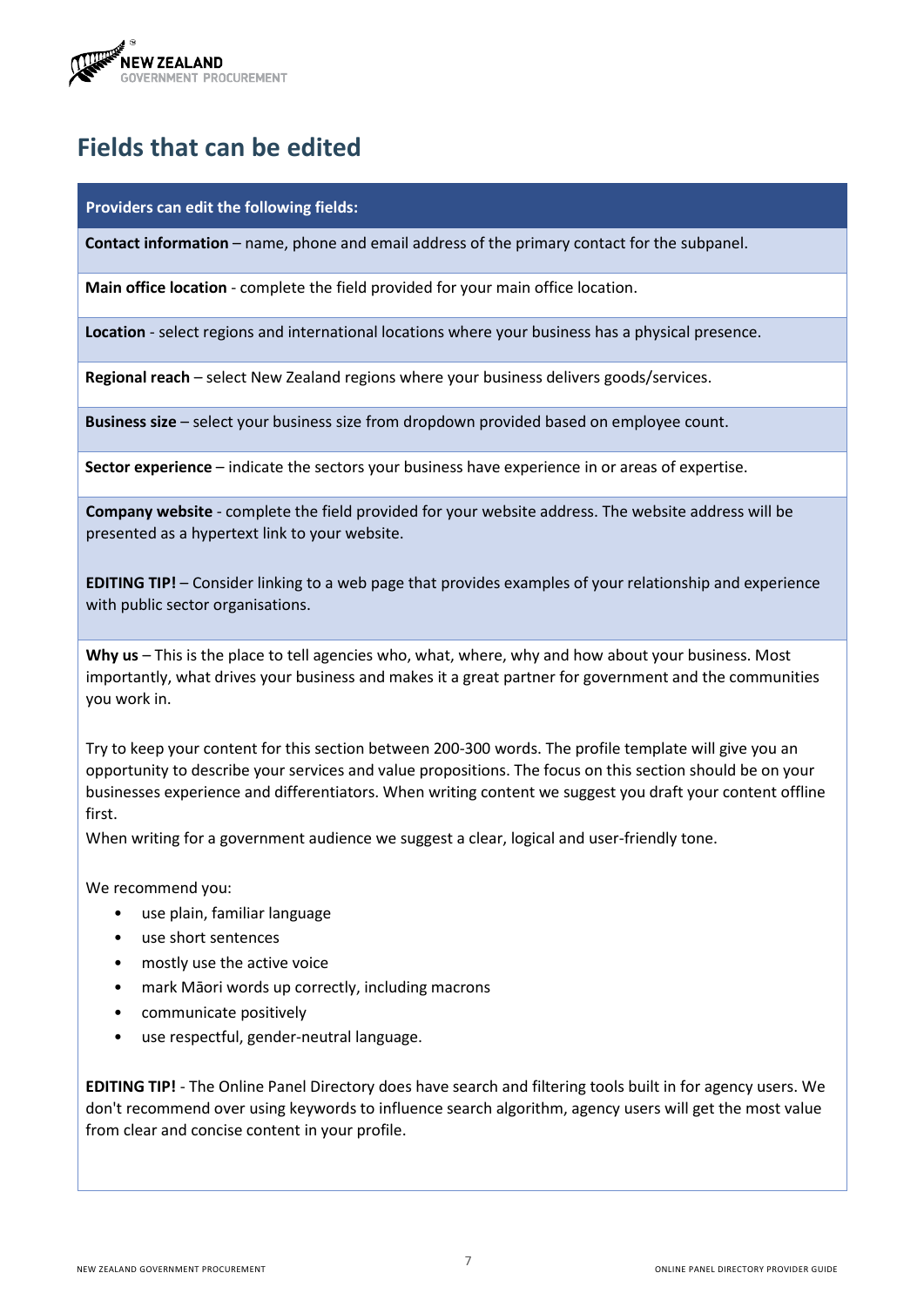

**Professional memberships -** In this section you can add any professional memberships that you would like agencies to be aware of. If you have a number of memberships you would like to include, you may want to include them as a list:

The issuing organisation, membership type, membership number.

These may include:

- Industry organisations
- Professional qualifications
- Local community panels
- Health and safety.

Alternatively, if one of your directors (or staff) holds a position at, or is recognised by an industry organisation, you could provide a profile of their experience and impact.

**EDITING TIP!** - Keep content to the point, "being a member or president for 10 years" can tell the reader as much as a long list of individual achievements. Linking to news articles, case study documents or certifications will help you tell the story.

**Service Description** – As in the 'Professional Memberships' section and depending on the breadth of services your business can provide, you could simply provide a list of services. This is a great way to provide a quick summary of your full catalogue of services.

Alternatively, you may want to focus on one or two core services. Provide one-two paragraph teasers and refer viewers to one of the case studies you can include in your profile.

**EDITING TIP!** - When generating your case studies or any documents, you must make them accessibility for all readers. You can read more about accessibility on the GDCO website **<https://www.digital.govt.nz/standards-and-guidance/design-and-ux/accessibility/>**

**Value added services -** As in the 'Service Descriptions' section and depending on the breadth of services your business can provide, you could simply provide a list of value-added services. This approach is great to give your profile a quick summary of your full suite of services.

This may include:

- Technology access or specialisation e.g. CAD, BIM, BMS
- Innovative processes, capability, materials
- Skills training, and
- Access to collaboration space.

Alternatively, you may want to focus on one or two services. Provide one-two paragraph teasers and refer viewers to one of the case studies you can include on your profile.

**EDITING TIP!** - To add a list with dot points, draft your content in Microsoft Word (or equivalent) first, then copy and paste the list into the OPD editing window.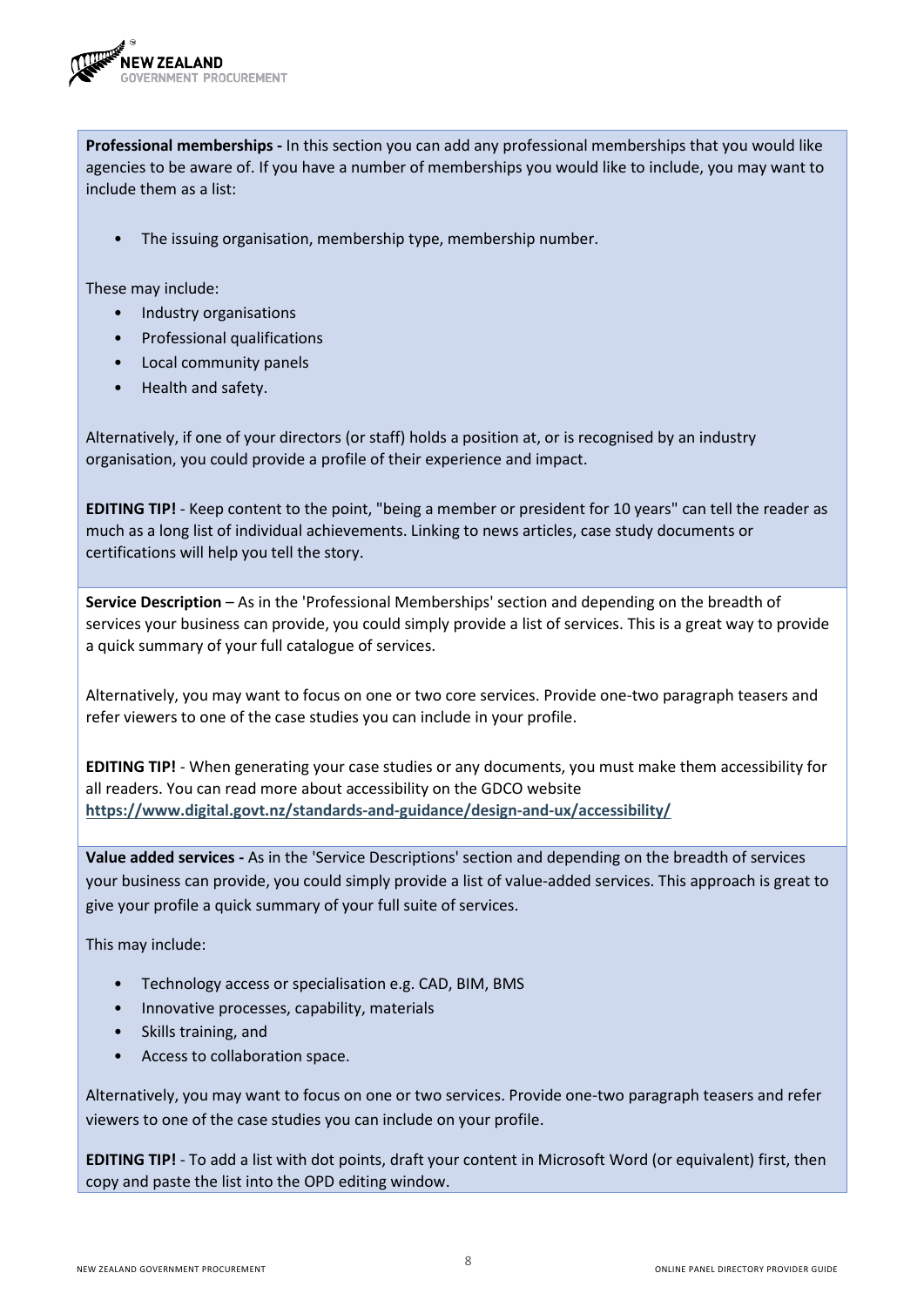

**Approach to broader outcomes** – Cabinet agreed on 23 October 2018 to a set of four priority outcomes for agencies to leverage from their procurement activities to achieve wider public value from their spending. Subsequently broader outcomes were included in the Government Procurement Rules and include the following four priority outcomes:

- 1. Increasing access for New Zealand businesses.
- 2. Construction skills and training.
- 3. Improving conditions for New Zealand workers.
- 4. Reducing emissions and waste.

You can read more on our website **<https://www.procurement.govt.nz/broader-outcomes/>**

If your business operates nationwide and already supports government, then you may have plans, performance measures and operating procedures in place to help us address broader outcomes. Tell us about them! We want to know how you can help us impact these areas and any ways you are innovating daily operations to support them.

If you are new to government and broader outcomes, it's ok to start small and expand. If you are looking for business in a specific region, a great place to start is with the local councils. They may have published a supplier guide relating to broader outcomes and progressive procurement to help you understand the key focuses areas in their region.

**EDITING TIP!** - When creating a structured response use a framework like **SMARTER** to keep your answer concise **S** - Specific **M** - Measurable **A** - Achievable **R** - Relevant **T** - Time-bound **E** - Ethical **R** – Recorded.

**Sustainability experience** – Sustainability is a key part of broader outcomes, in particular helping agencies meet a net zero emissions target by 2050. As part of the Transformation Plan tabled by the Construction Sector Accord, environment sustainability has been included as a work stream to help New Zealand hit its targets. You can read more about the work stream **[here](https://www.constructionaccord.nz/transformation-plan/environment/)**.

If your business has expertise, company policies and experience in sustainable practice this is the place to tell us. For example, does your business have a plan to transition to electric vehicles and/or plant equipment in line with Government targets?

**EDITING TIP!** - Please visit our website to see the government fleet emissions dashboard **[https://www.procurement.govt.nz/broader-outcomes/reducing-emissions-and-waste/reducing](https://www.procurement.govt.nz/broader-outcomes/reducing-emissions-and-waste/reducing-government-fleet-emissions/%20to%20see%20how%20agencies%20are%20working%20to%20reduce%20emissions)[government-fleet-emissions/ to see how agencies are working to reduce emissions](https://www.procurement.govt.nz/broader-outcomes/reducing-emissions-and-waste/reducing-government-fleet-emissions/%20to%20see%20how%20agencies%20are%20working%20to%20reduce%20emissions)**.

**Māori business** – please indicate if your business is a Māori-owned business. A Māori business for government procurement purposes is:

- one that has at least 50% Māori ownership or
- a Māori authority as defined by the Inland Revenue Department.

**EDITING TIP!** - If you are included in multiple directory panels, you will need to update this information for each category.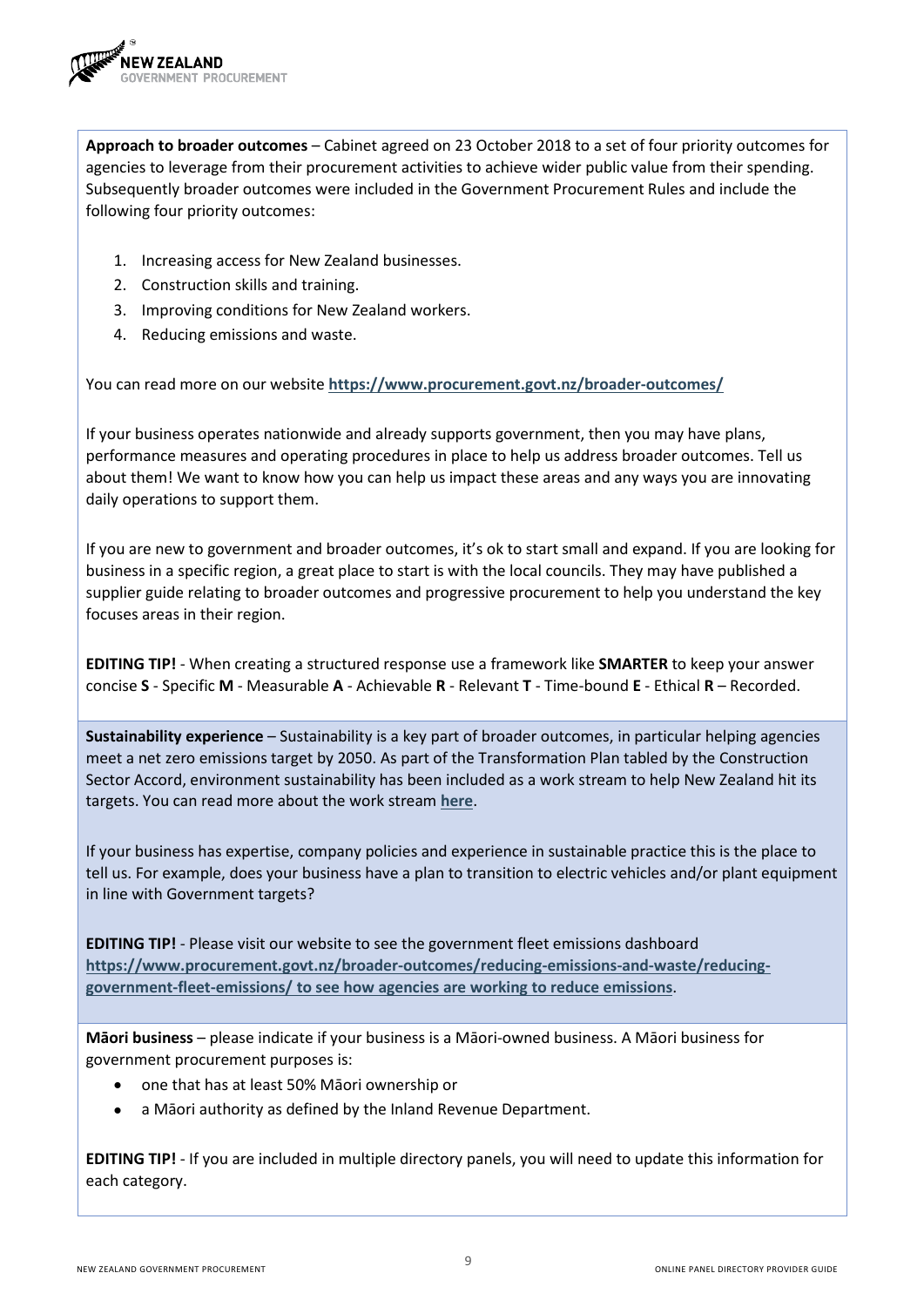

**Pasifika business** – please indicate if your business is a Pasifika-owned business. A Pasifika business for government procurement purposes is:

- Partnerships: at least 50% of each class of partnership interest is owned by Pacific person(s) and such ownership must be reflected in the partnership agreement; or
- Corporations/companies: Pacific person(s) own at least 50% of each class of ordinary voting shares issued and at least 50% of each class of all other shares issued; or
- Trusts: at least 50% of owner(s) of securities or assets held in trust are Pacific person(s); or
- Sole proprietorship/trader: 100% ownership by a Pacific person.

**EDITING TIP!** - If you are included in multiple directory panels, you will need to update this information for each category.

## <span id="page-9-0"></span>**Uploading files**

Providers can upload PDF files to enhance their listing. All files, apart from logo have to be uploaded in PDF format, max size: 20MB. The following upload options are offered:

**File uploads:**

**Provider logo –** Upload your logo. Logos should be supplied in PNG or SVG format, max size: 20MB.

**Case study 1** – Upload specific example of past project successfully delivered.

**Case study 2** - Upload specific example of past project successfully delivered.

**Company accreditation 1** – Upload accreditation such as ISO or proof of personnel qualification to provide services on the panel.

**Company accreditation 2** – Upload accreditation such as ISO or proof of personnel qualification to provide services on the panel.